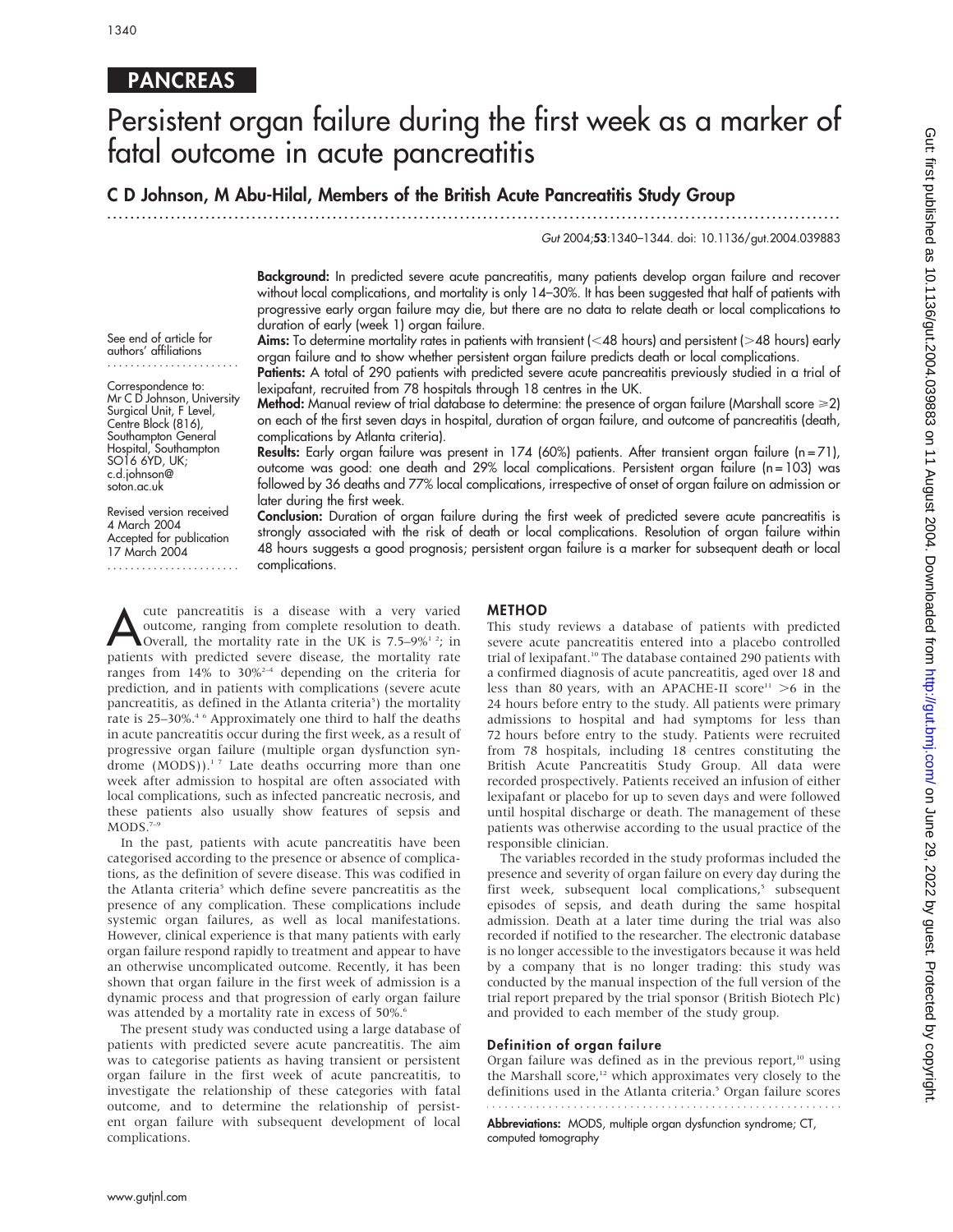were recorded each day during the first week for all organ/ systems (with the exception of the hepatic score which was excluded to avoid confounding by the effects of gall stones and obstructive jaundice). A score of 2 or greater for any one organ or system equates to organ failure and was achieved when the following cut offs were exceeded: cardiovascular failure if systolic blood pressure was  $\leq 90$  mm Hg despite fluid replacement; respiratory failure if the  $PaO<sub>2</sub>/FiO<sub>2</sub>$  ratio was  $\leq$ 300 mm Hg; central nervous system failure if the Glasgow coma score was  $\leq$ 13; coagulopathy if the platelet count was  $\leq 80 \times 10^9$ /l; and renal failure if plasma creatinine was  $>170$  mmol/l. If any of these criteria were met, the patient was recorded as having organ failure on that day. Transient organ failure was defined as organ failure present on less than three consecutive days excluding day 0, and persistent organ failure was recorded when organ failure was present on three or more days after day 0, where day 0 was the day of entry to the study and day 1 was the 24 hour period starting at 8.00am on the day after entry.

Records were inspected to determine the presence or absence of organ failure on each day of the first week of study and whether this organ failure was persistent  $($  >48 hours) or transient  $(<$  48 hours). Cross tabulations were made with outcome, in particular with death and local complications. Also, records of all serious adverse events reported in the trial were inspected to gain information about complications of acute pancreatitis.

Where appropriate, differences in distribution were tested with the  $\chi^2$  test or Fisher's exact test. Significance was accepted at the 5% level.

#### RESULTS

The database contained information on 290 patients of whom 40 died. Table 1 shows that a fatal outcome was almost always associated with an APACHE-II score of  $>8$ . Only two patients with initial APACHE-II scores of 7 and 8 died, one within 24 hours from rapidly progressive organ failure and one on day 42 from pancreatic necrosis. Patients with an APACHE-II score  $>8$  on admission had an 18% mortality rate.

Of the 40 deaths, 15 occurred within the first week. All of these patients had organ failure from the day of admission until the day of death. Twenty five patients died more than one week (median 20.5 days (range 8–132)) after admission. Three late deaths at 114, 115, and 169 days were found not to be due to acute pancreatitis; the remaining 37 deaths were ascribed to complications of acute pancreatitis.

The relationship between the presence and duration of organ failure within the first week of study and subsequent death is shown in table 2. Persistent organ failure, whether present at admission or arising during the first week, was significantly associated with a fatal outcome. Of the 40 patients who died, three had no organ failure in the first week, 12 had single organ failure, and 26 had two or more early organ failures (table 3). All patients with multiple organ failures had pulmonary or renal insufficiency. Of the three patients without organ failure during the first week who

Table 1 APACHE-II scores in the first 24 hours and subsequent survival in 290 patients with predicted severe acute pancreatitis

| <b>APACHE-II score</b> | Survived | <b>Died</b> |
|------------------------|----------|-------------|
| $4 - 6$                |          |             |
|                        | 72       | 2(3%)       |
| $\frac{7,8}{>8}$       | 172      | 38 (18%)    |
| Missing data           |          |             |

Table 2 Relationship between the presence or absence, and duration of organ failure (OF) in the first week of the study, and subsequent death in 290 patients with predicted severe acute pancreatitis

|                      | <b>Survived</b> | Died | Total |
|----------------------|-----------------|------|-------|
| No organ failure     | 113             | 3    | 116   |
| OF at entry          |                 |      |       |
| Transient            | 59              |      | 60    |
| Persistent           | 56              | 32   | 88    |
| New OF within 7 days |                 |      |       |
| Transient            | 11              |      | 11    |
| Persistent           |                 |      | 1.5   |

Significant association of death with persistent organ failure compared with transient or no organ failure:  $\chi^2$  = 62.54; df = 2; p<0.001.

| week in 40 patients with acute pancreatitis who<br>subsequently died |                    | Table 3 Distribution of organ failures (OF) in the first |
|----------------------------------------------------------------------|--------------------|----------------------------------------------------------|
| No organ failure<br>Single OF                                        | Pulmonary<br>Renal | 3<br>10                                                  |

| Multiple OF | Pulmonary and renal<br>3 or more systems | $\overline{2}$<br>13 |  |
|-------------|------------------------------------------|----------------------|--|
|             |                                          |                      |  |
|             |                                          |                      |  |

Table 4 Types of organ failure recorded in 71 patients

| with transient ( $<$ 48 hours) organ failure (OF) in the first<br>week of study |    |
|---------------------------------------------------------------------------------|----|
| Pulmonary                                                                       | 61 |
| Renal                                                                           |    |
| Coagulopathy                                                                    |    |
| Multiple OF                                                                     |    |
| Pulmonary and renal                                                             |    |
| Pulmonary and coagulopathy                                                      |    |

subsequently died, one developed continuing signs of sepsis with abdominal discomfort and died from presumed infected pancreatic necrosis on the 25th day. Two others died of unrelated causes (brain stem stroke at 144 days and myocardial infarction on day 5, no autopsy evidence of pancreatitis). One patient died after early organ failure that resolved within less than 48 hours. After a prolonged hospital stay, he developed pancreatic necrosis; necrosectomy was performed but his condition deteriorated and he died after 81 days from sepsis and acute renal failure.

As noted previously,<sup>10</sup> 44% of patients already had organ failure at entry to the study. In the present analysis, organ failure was present in 148 (51%) patients in the first 24 hours of the study (that is, on day 0 (study entry) or day 1). Of 174 patients who developed organ failure at entry or within the first week of the study, 71 (41%) had transient organ failure that resolved in 48 hours or less. Of these patients only one died, from the effects of pancreatic necrosis. The types of organ failure present in patients with transient organ failure are shown in table 4. Of the 103 patients with persistent organ failure, 36 (35%) died, of whom 14 died within the first week from progressive organ failure.

Of 174 patients with organ failure during the first week of the study, 59 later developed local complications. In contrast, only 12 patients developed symptomatic local complications in the absence of early organ failure. Detailed analysis of the whole group was not possible because the trial protocol did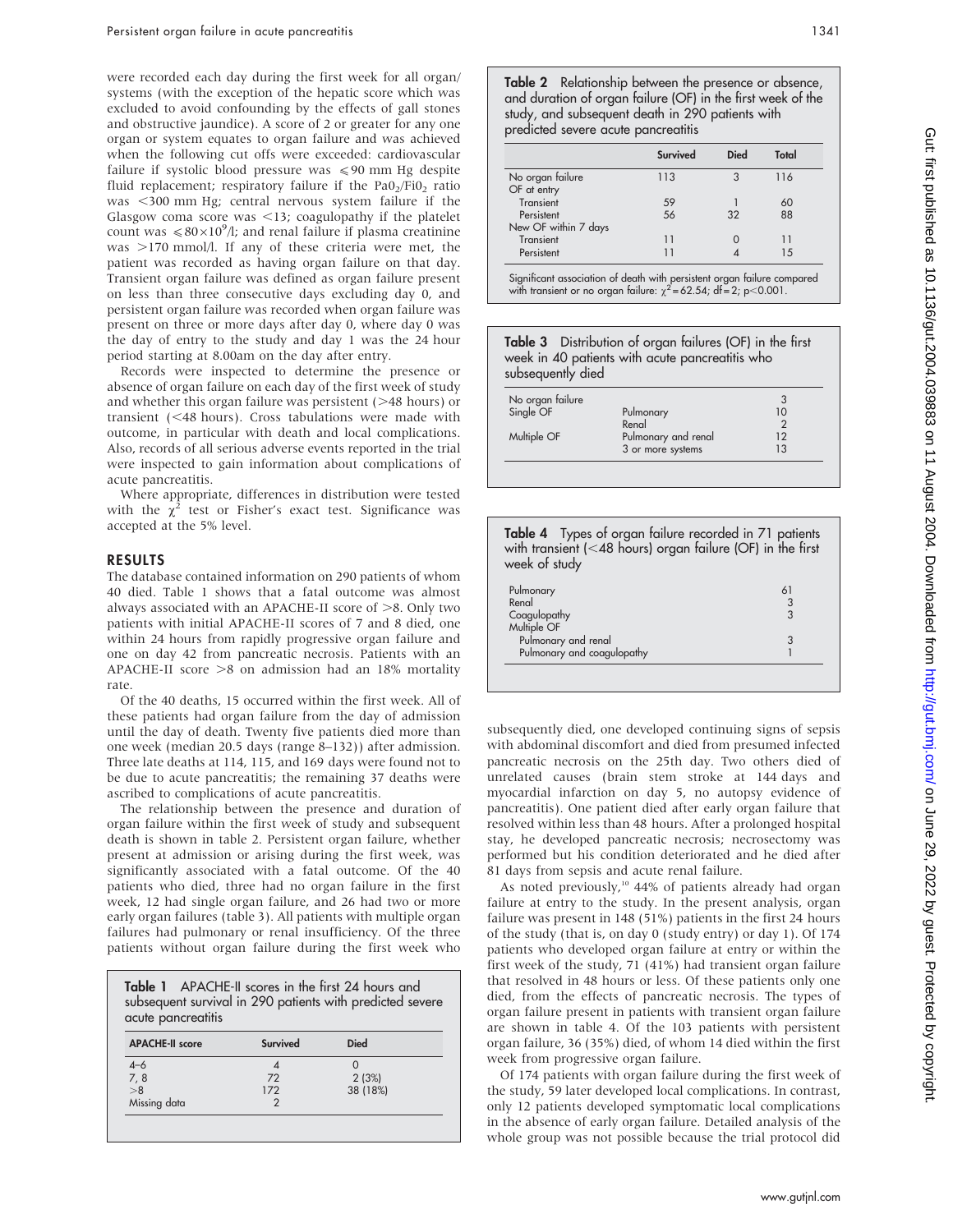Table 5 Relationship between duration of organ failure and development of local complications in 110 patients with record of a serious adverse event

| $\mathbf n$ | complications  | No local<br>complications | No<br>data*                                                               |
|-------------|----------------|---------------------------|---------------------------------------------------------------------------|
| 52          | 27             | 8                         | 17                                                                        |
| 27          | $\overline{7}$ | 17                        | 3                                                                         |
| 31          | $\overline{2}$ | 27                        | 2                                                                         |
|             |                |                           | *No data from 14 patients that died in the first week and eight survivors |

not require routine follow up computed tomography (CT), and confirmation of the presence or absence of local complications was often lacking. Therefore, the relationship between early organ failure and subsequent local complications was examined in a subgroup of patients for whom a serious adverse event was recorded in the trial database. In these patients  $(n = 110)$  there were 14 early deaths within the first week. Of 36 patients who subsequently developed a local complication, 20 died, compared with five of 52 without documented local complications (missing data in eight survivors). There was a significant association between duration of early organ failure and later detection of local complications (table 5).

#### DISCUSSION

This study demonstrates that the duration of organ failure is a powerful marker of subsequent poor outcome in acute pancreatitis. The patient group studied was large, and was drawn from a wide range of hospitals. The findings therefore are likely to be representative of patients with predicted severe pancreatitis. The database used for this analysis has been reported previously.<sup>10</sup> In that report, there was no overall difference in mortality rate between the treatment and placebo groups, so we feel it is unlikely that treatment given in the trial will have affected the present observations. We have included in the present report all patients initially diagnosed as predicted severe acute pancreatitis including those (three patients) who died and were found to have an incorrect diagnosis. This ensures that our findings accurately reflect the clinical situation.

We reiterate an important observation that selection of a group of patients with predicted severe acute pancreatitis using the APACHE-II score will identify many patients who already have organ failure. In this database, patients were selected with an APACHE-II score  $>6$ , according to the protocol of the previously described trial.<sup>10</sup> Despite the lower threshold used here than the cut off level  $(>=8)$  suggested in the Atlanta criteria,<sup>5</sup> 44% of patients had organ failure at entry to the study and over 50% had signs of organ failure within the first 24 hours. The proven value of APACHE-II as a predictor of severe acute pancreatitis<sup>13</sup> probably relates to the ability of this system to identify early organ failure. Our data show that even with the lower cut off, there is a high subsequent rate of organ failure or local complications: 186 of 290 (64%) had severe pancreatitis, as defined at Atlanta. Within this group of patients with predicted severe disease, the persistence of organ failure during the first week of hospital treatment is a powerful marker of fatal outcome. Mortality rate in patients with persistent organ failure was 35% (table 2), much greater than the mortality rate of 18% observed in patients with an initial APACHE-II score  $>8$ .

Although the observation that approximately half the patients with a raised APACHE-II score had organ failure in the first day or two of hospital admission limits the usefulness of systemic organ failure as a marker of response to treatment in randomised trials, it has been suggested<sup>6</sup> that the progress of the organ failure itself could be a useful marker of disease severity. Buter and colleagues<sup>6</sup> also used a cut off APACHE-II score  $>6$  to predict severity and found that deterioration of organ failure was associated with a mortality rate greater than 50%. They did not comment on the duration of early organ failure.

The present study clarifies the relationship between the dynamic nature of organ failure and subsequent death. Our data show that patients with organ failure which resolved within 48 hours have a very low risk of death, whereas organ failure which persists for longer than this time, even if not initially progressive, carries a grave prognosis.

The relationship between duration of organ failure and risk of death was similar, irrespective of the time of onset of organ failure. Although most patients who developed organ failure had done so at the time of study entry or shortly thereafter, 22 patients (7.5%) developed new organ failure after the first 24 hours of the study. Of these, half had transient organ failure with no deaths and half ( $n = 11$ ) had persistent organ failure with four deaths. There was no difference in mortality rate between initial organ failure and new organ failure developing within the first week, suggesting that the important determinant of risk of death is the persistence of organ failure for more than 48 hours.

This analysis shows for the first time that persistence of organ failure during the first week is strongly associated with subsequent development of local complications. This is unsurprising given the association we observed of persistent organ failure with late deaths and the fact that most late deaths are associated with the presence of local complications.14 It suggests that the presence of extensive necrosis during the first week of the illness may be a factor in the persistence of organ failure but it does not exclude the opposite relationship as it is possible that persistent organ failure with associated poor oxygenation and reduced perfusion of the inflamed pancreas may contribute to extension of necrosis. The relationship between organ failure, necrosis, and fatal outcome is not well understood: Le Mee and colleagues<sup>15</sup> found a high mortality rate in infected necrosis, associated with multiple (three or more) organ failure; some authors found no correlation of organ failure with the extent of pancreatic necrosis or the presence of infection;<sup>16 17</sup> and in contrast, Lankisch and colleagues<sup>18</sup> and Isenman and colleagues<sup>4</sup> found organ failure more commonly in the presence of infection but in their patients the extent of necrosis was related to organ failure only in sterile necrosis. Lankisch and colleagues $18$  pointed out that initial organ failure and (more severe) late organ failure were both more common in patients with pancreatic necrosis but that both initial and late organ failure, and pancreatic necrosis, could occur independently in many patients. The present data suggest that persistent organ failure during the first week of admission is a marker of increased risk of pancreatic necrosis, as manifest in local complications, but the data do not clarify whether the association depends on necrosis causing organ failure or organ failure contributing to the incidence and extent of pancreatic necrosis.

In this study there was no systematic search for local complications. CT was not employed routinely during the first week of the illness, nor was a follow up CT scan required by the trial protocol. Consequently, there may be some underreporting of local complications. However, all patients were followed until discharge from hospital, and any patient readmitted with a pancreatitis related problem was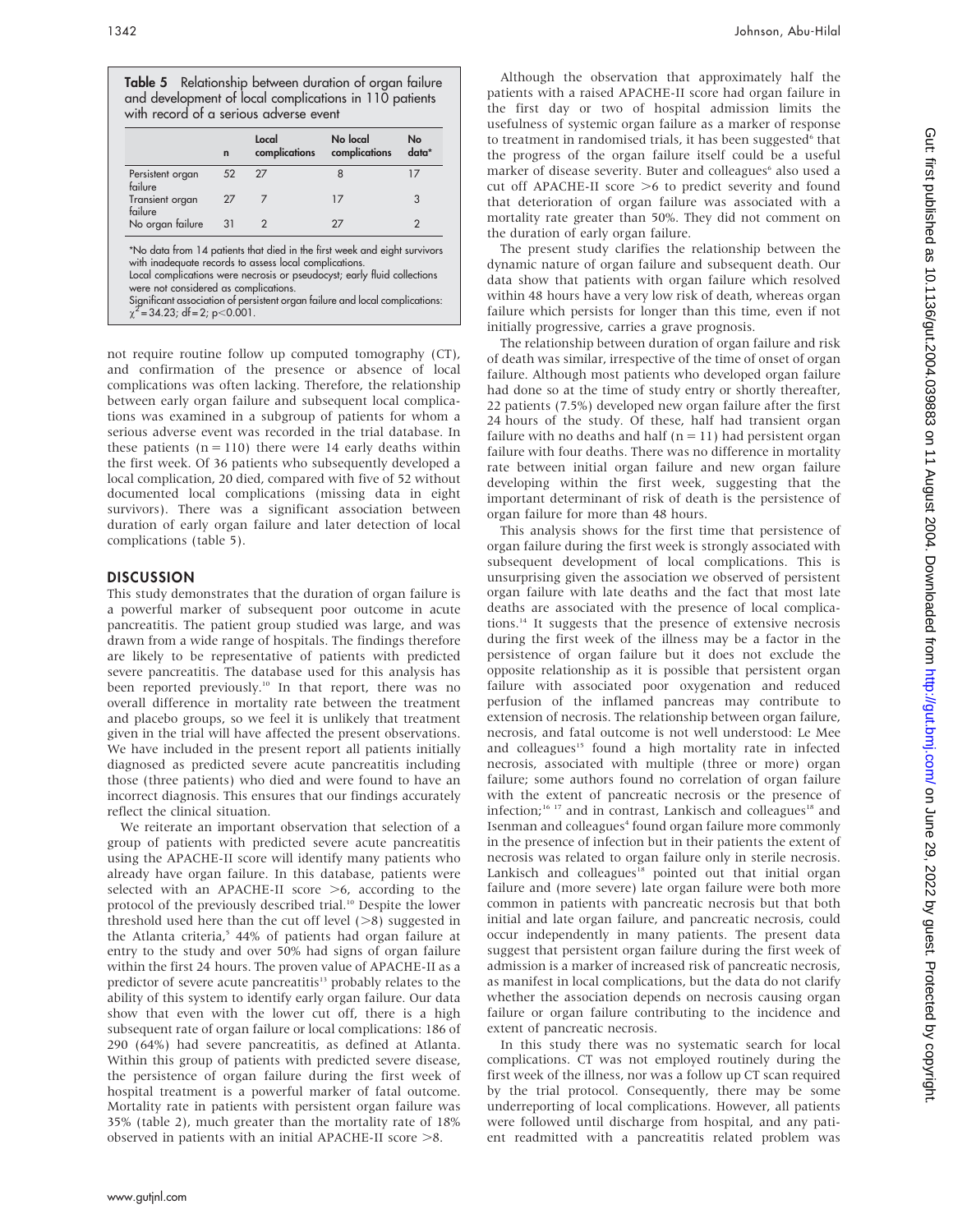documented. Therefore, we are confident that the large majority of symptomatic local complications have been recorded. It can be argued that asymptomatic areas of necrosis are not clinically significant. In the subgroup of patients with documented serious adverse events, there was a clear relationship between persistence of early organ failure and late development of local complications (table 5). This study suggests that persistent organ failure in the first week could be a useful marker for the subsequent development of symptomatic local complications.

We have not commented on the severity of organ failure, which has been shown by others to be associated with local complications.15 Instead, we chose to apply the Atlanta criteria<sup>5</sup> which depend on whether the threshold for organ failure has been passed. Transient organ failure was associated with a good outcome; most of these patients had single organ failure. However, persistent organ failure identifies patients at increased risk of death, and although most patients who died had multiple organ failure in the first week of their illness, late death was associated in more than 25% of cases with persistent single organ failure during the first week.

Patients with transient organ failure almost always had single organ failure, usually pulmonary. Only four patients with transient organ failure had two organ failures. This is further supporting evidence that transient organ failure is associated with less severe disease as the incidence of multiple organ failure is much lower than in patients with persistent organ failure.

This analysis cannot shed light on whether the dynamic nature of organ failure can be modified with a beneficial effect on outcome. We have observed a marker of poor outcome (persistent organ failure). It is tempting to speculate that efforts to ameliorate organ failure early in the course of acute pancreatitis might improve outcome. If the persistence of organ failure leads to systemic hypoxia, and perhaps reduced perfusion, that could be a mechanism to cause or extend areas of necrosis in the pancreas. In that case, early aggressive circulatory support with intravenous fluids and inotropes if necessary, and oxygen supplementation, might lead to improved pancreatic perfusion and a reduced risk of necrosis and subsequently death. Experimental evidence suggests that disturbance of the microcirculation may contribute to the development of pancreatic necrosis.<sup>19-2</sup> There is some clinical evidence that early aggressive resuscitation may improve outcome<sup>22</sup> <sup>23</sup> which lends support to this hypothesis.

However, there is probably an irreversible minimum mortality in severe acute pancreatitis, dependent on the severity of the early organ dysfunction syndrome. A substantial minority of our patients died within the first week of the illness of rapidly progressive multiple organ failure. Until an effective mechanism is found to interrupt the downward spiral of accelerating organ failure in these patients, general supportive care is all that can be offered. Nevertheless, these findings suggest the tantalising possibility that patients with persistent early organ failure represent a group at high risk of local complications and late death in whom aggressive supportive therapy and appropriate management of pancreatic necrosis might have the potential to improve outcome.

The importance of this study to our understanding of the pathophysiology of acute pancreatitis lies in the recognition that a single record of organ failure, as defined in the Atlanta criteria,<sup>5</sup> is insufficient for the diagnosis of severe acute pancreatitis. Patients without early organ failure, or with early organ failure that resolves within 48 hours, are at very low risk of developing local complications and death. This calls into question whether such transient organ failure should be reckoned as a complication of pancreatitis and a marker of severe disease. Such patients usually respond rapidly to initial therapy and most leave the hospital within seven days.

Selection of patients for clinical trials of therapy is difficult in acute pancreatitis. Currently, APACHE-II is widely used to identify patients at high risk of complications although this system is not ideal and efforts continue to improve prediction using other features, such as obesity.<sup>24</sup> As noted above, APACHE-II identifies a group of patients in which a majority already have organ failure. This is unsatisfactory if the presence of complications is used as an end point as therapy cannot influence the high pre-existing rate of organ failure. In the present study, an APACHE-II score  $>8$  identified almost all patients who died from pancreatitis but selected a group with only half the mortality rate of that seen in patients with persistent early organ failure. If death or local complications are to be the end point of a clinical trial, persistent organ failure in the first week of hospital admission seems to be an appropriate way to select patients for study.

In conclusion, we have extended the observation of Buter and colleagues<sup>6</sup> that the dynamic nature of organ failure arising during the first week of an attack of acute pancreatitis has a substantial prognostic effect. Patients with organ failure that resolves within 48 hours have a very low risk of local complications and death. In contrast, patients who have organ failure (as defined in the Atlanta<sup>5</sup> criteria, equivalent to any organ score of two or more in the Marshall system<sup>12</sup>) which persists for three or more days have a greater than one in three risk of fatal outcome. Local complications arise in the majority of patients with persistent organ failure. In contrast, transient organ failure has only a 25% risk of symptomatic local complications and these patients rarely die.

#### Authors' affiliations .....................

C D Johnson, M Abu-Hilal, University Surgical Unit, Southampton General Hospital, Southampton, UK

#### APPENDIX

#### MEMBERS OF THE BRITISH ACUTE PANCREATITIS STUDY GROUP

Professor D Alderson, Bristol Royal Infirmary; Mr A Berry, Northampton General Hospital; Dr D Breen, Royal Hallamshire Hospital, Sheffield; Mr J Britton, John Radcliffe Hospital, Oxford; Mr C Brown, Derriford Hospital, Plymouth; Professor FC Campbell, Ninewells Hospital, Dundee and The Medical School, Newcastle; Mr R Edmonson, Lewisham Hospital; Mr K Fearon, Edinburgh Royal Infirmary; Dr C Garrard, John Radcliffe Hospital, Oxford; Professor CW Imrie, Glasgow Royal Infirmary; Professor A Kingsnorth, Royal Liverpool Hospital and Derriford Hospital, Plymouth; Mr M Larvin, Leeds General Infirmary; Mr DM Lloyd, Leicester Royal Infirmary; Mr C McKay, Glasgow Royal Infirmary; Professor MJ McMahon, Leeds General Infirmary; Professor JP Neoptolemos, Queen Elizabeth Hospital, Birmingham; Professor BJ Rowlands, Royal Victoria Hospital, Belfast; Mr S Shimi, Ninewells Hospital, Dundee; Mr R Sutton, Royal Liverpool Hospital; Dr D Thomas, Morriston Hospital, Swansea; Mr RA L Young, West Middlesex University Hospital.

#### **REFERENCES**

1 McKay CJ, Evans S, Sinclair M, et al. High early mortality rate from acute pancreatitis in Scotland, 1984–1995. Br J Surg 1999;86:1302–5.